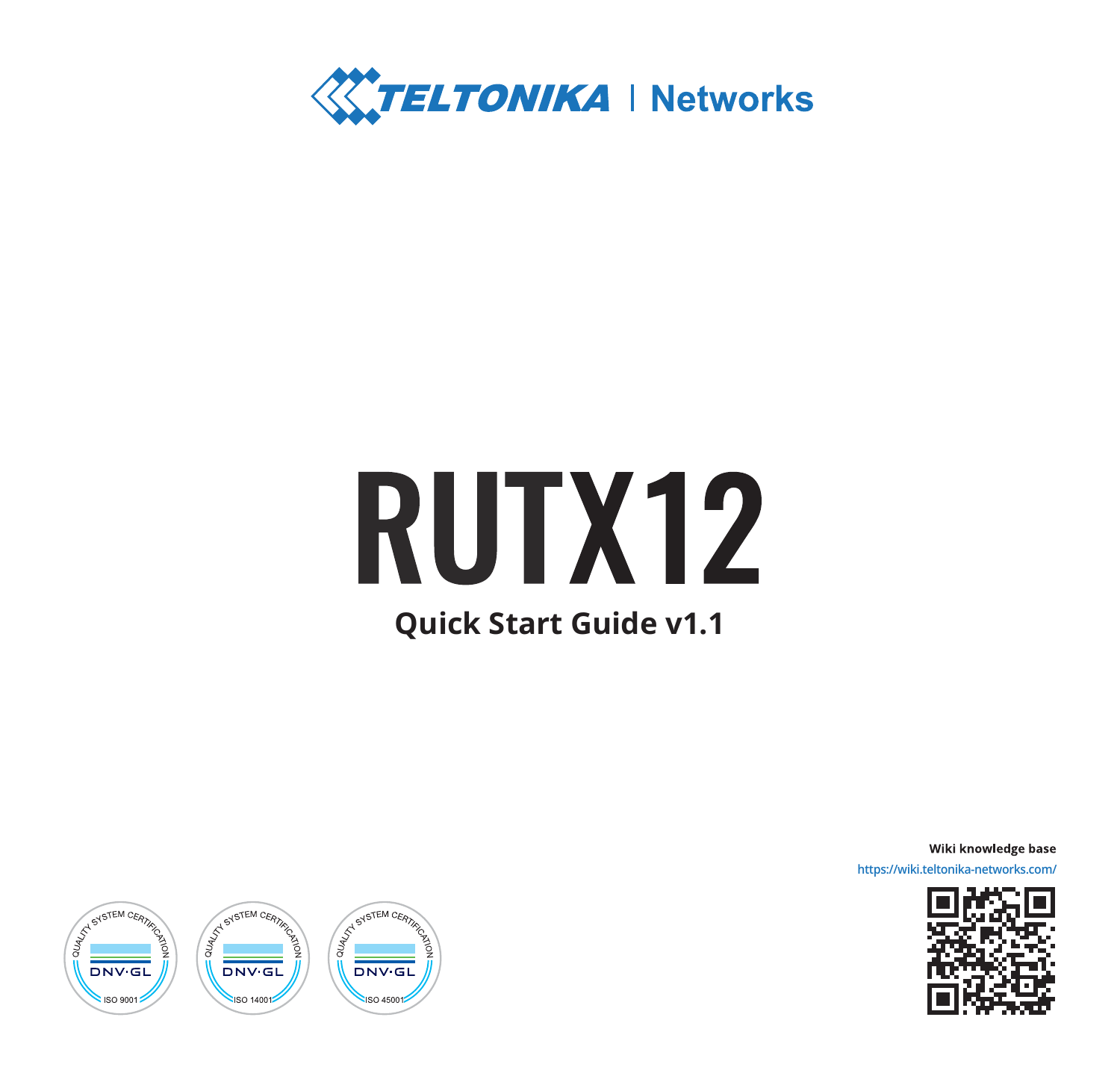#### **FRONT VIEW**



**TELTONIKA** | Networks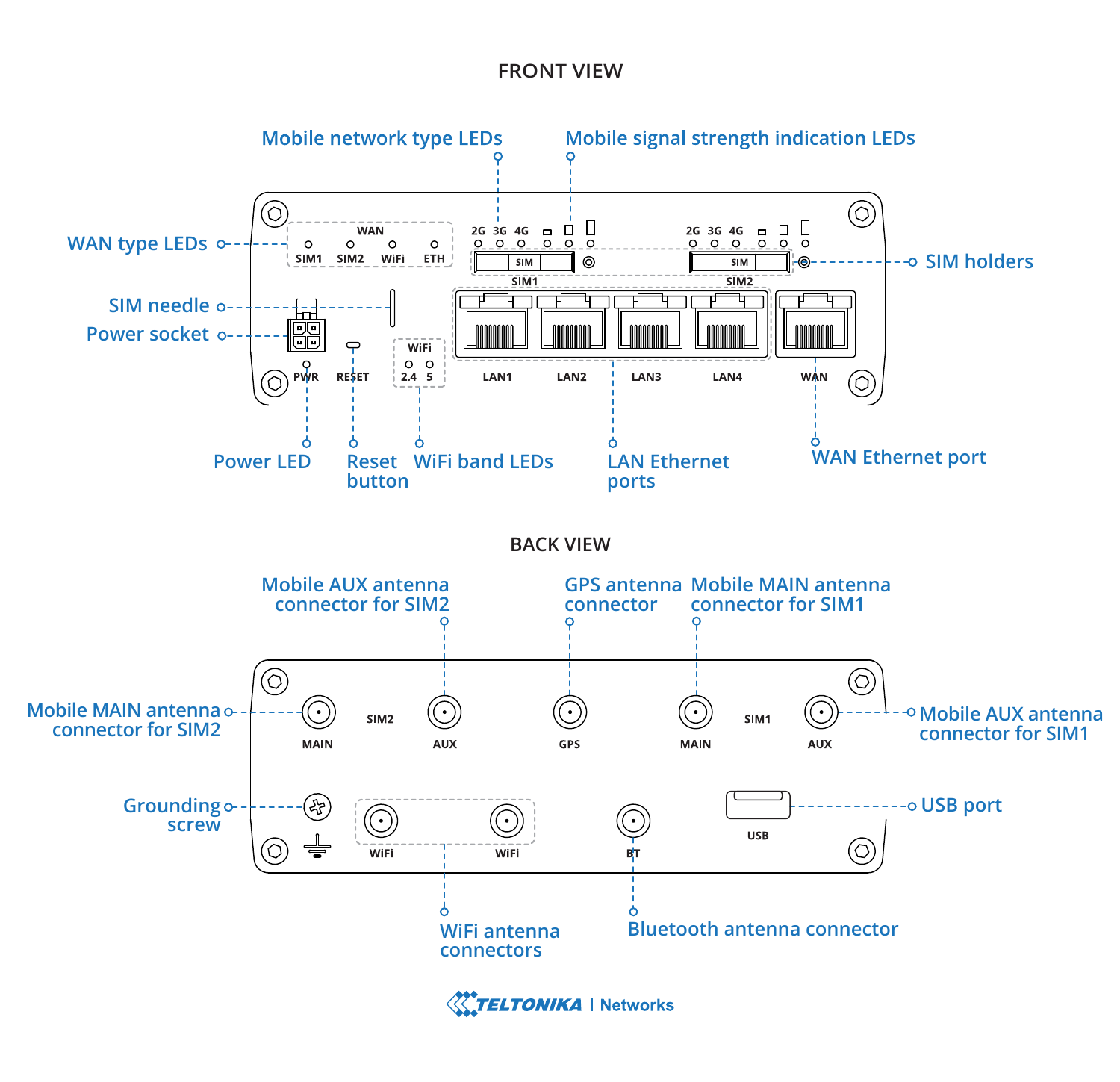### **POWER SOCKET PINOUT**



#### **HARDWARE INSTALLATION**

- **1.** Pull out the SIM needle from the front panel of the router.
- **2.** Push the SIM holder button with the SIM needle.
- **3.** Pull out the SIM holder.
- **4.** Insert your SIM card into the SIM holder.
- **5.** Slide the SIM holder back into the router.
- **6.** Attach all antennas.

**7.** Connect the power adapter to the socket on the front of the device. Then plug the other end of the power adapter into a power outlet.

**8.** Connect to the device wirelessly using SSID and password provided on the device information label or use an Ethernet cable connected to LAN port.

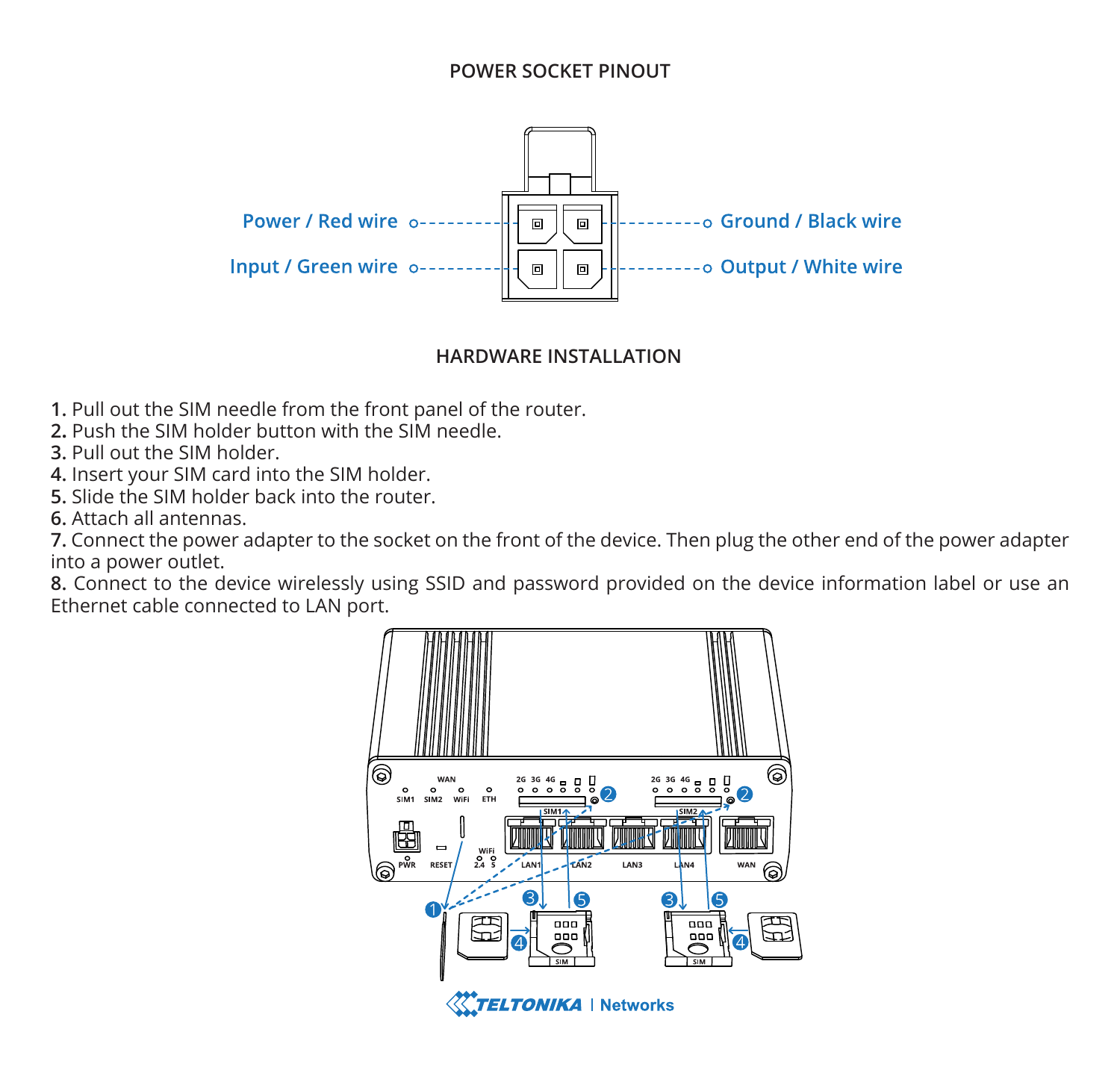## **LOGIN TO DEVICE**

**1.** To enter the router's Web interface (WebUI), type **http://192.168.1.1** into the URL field of your Internet browser.

**2.** Use login information shown in image A when prompted for authentication.

**3.** After you log in, you will be prompted to change your password for security reasons. The new password must contain at least 8 characters, including at least one uppercase letter, one lowercase letter, and one digit. This step is mandatory, and **you will not be able to interact with the router's WebUI before you change the password**.

**4.** When you change the router's password, the **Configuration Wizard** will start. The **Configuration Wizard** is a tool used to set up some of the router's main operating parameters.

**5.** Go to the **Overview** page and pay attention to the **Signal Strength** indication (image B). To maximize the cellular performance try adjusting the antennas or changing the location of your device to achieve the best signal conditions.

| А.<br><b>X</b> TELTONIKA                   |               | В. | MOBILE                | -65 dBm                               |
|--------------------------------------------|---------------|----|-----------------------|---------------------------------------|
| <b>AUTHORIZATION REQUIRED</b>              | admin         |    | Data connection state | Connected                             |
| Please anter your username<br>and password | admin01       |    | State                 | Registered (home); OPERATOR; 4G (LTE) |
|                                            | <b>LOG IN</b> |    | SIM card slot in use  | Ready                                 |
|                                            |               |    | Bytes received/sent*  | 348.7 KB / 223.5 KB                   |

## **TECHNICAL INFORMATION**

| Radio specifications                |                                                                                                                |  |  |  |
|-------------------------------------|----------------------------------------------------------------------------------------------------------------|--|--|--|
| RF technologies                     | 3G, 4G, GNSS, WiFi, BLE                                                                                        |  |  |  |
| Max RF power                        | 24 dBm@WCDMA, 23 dBm@LTE, 23 dBm@WiFi 10 dBm@BLE                                                               |  |  |  |
| Bundled accessories specifications* |                                                                                                                |  |  |  |
| Power adapter                       | Input: 0.6 A@100-240 VAC, Output: 12 VDC, 1.5 A, 4 pin plug                                                    |  |  |  |
| Mobile antenna                      | 698~960/1710~2690 MHz, 50 Ω, VSWR<3, gain** 3 dBi, omnidirectional, SMA male connector                         |  |  |  |
| GNSS antenna                        | 1575.42~1602 MHz, 2.2~5 VDC, VSWR<1.5, active total gain** 28 dB (typ.), RHCP polarization, SMA male connector |  |  |  |
| WiFi antenna                        | 2400~2500 MHz/4950~5850 MHz, 50 Ω, VSWR<2, gain** 3 dBi, omnidirectional, RP-SMA male connector                |  |  |  |
| <b>BLE</b> antenna                  | $2400~2500$ MHz, 50 Ω, VSWR<2.5, gain** 2.5 dBi, omnidirectional, RP-SMA male connector                        |  |  |  |

\*Order code dependent.

\*\*Higher gain antenna can be connected to compensate for cable attenuation when a cable is used. The user is responsible for the compliance with the legal regulations.

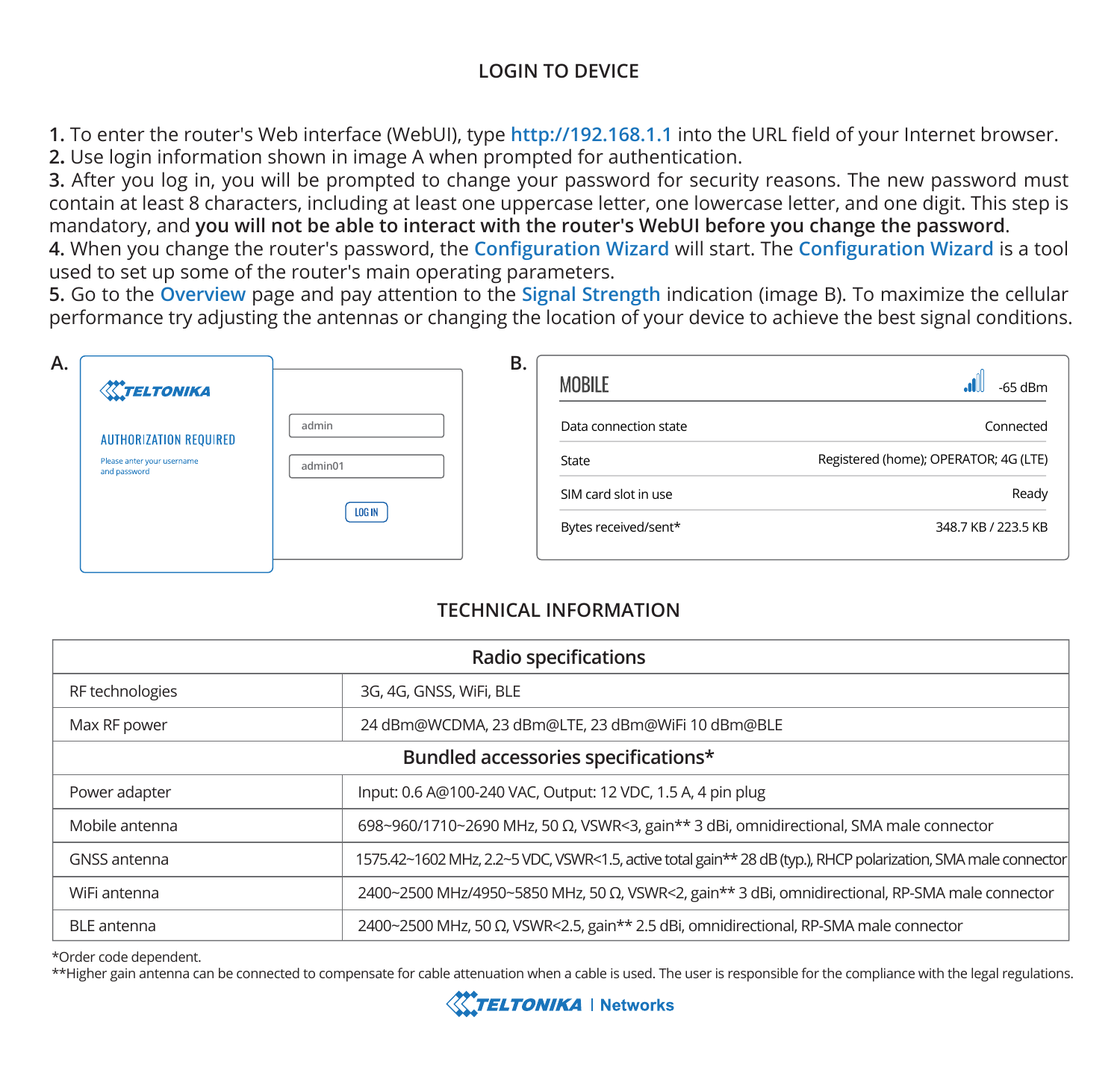## **SAFETY INFORMATION**

RUTX12 router must be used in compliance with any and all applicable national and international laws and with any special restrictions regulating the utilization of the<br>communication module in prescribed applications and e

| [EN] English          | Hereby, TELTONIKA declares that this RUTX12 is in compliance with the essential requirements and other relevant provisions of<br>Directive CE/RED.                                        |
|-----------------------|-------------------------------------------------------------------------------------------------------------------------------------------------------------------------------------------|
| [BG] Bulgarian        | С настоящето, TELTONIKA декларира, че RUTX12 е в съответствие със съществените изисквания и другитеприложими разпоредби на<br>Директива CE/RED.                                           |
| [CZ] Czech            | TELTONIKA tímto prohlašuje, že RUTX12 splňuje základní požadavky a všechna příslušná ustanoveni Směrnice CE/RED.                                                                          |
| [DE] German           | Hiermit erklärt TELTONIKA dass sich das Gerät RUTX12 in Übereinstimmung mit den grundlegenden Anforderungen und den übrigen<br>einschlägigen Bestimmungen der Richtlinie CE/RED befindet. |
| [DK] Danish           | Undertegnede TELTONIKA erklærer herved, at følgende udstyr RUTX12 overholder de væsentlige krav og øvrige relevante krav i direktiv CE/RED.                                               |
| [EE] Estonian         | Käesolevaga kinnitab TELTONIKA seadme RUTX12 vastavust direktiivi CE/RED põhinõuetele ja nimetatud direktiivist tulenevatele teistele<br>asiakohastele sätetele.                          |
| [ES] Spanish          | Por la presente, TELTONIKA declara que este RUTX12 cumple con los requisitos esenciales y otras exigencias relevantes de la Directiva CE/RED.                                             |
| [FI] Finish           | TELTONIKA vakuuttaa täten että RUTX12 tyyppinen laite on direktiivin CE/RED oleellisten vaatimusten ja sitä koskevien direktiivin muiden<br>ehtojen mukainen.                             |
| <b>IFRI French</b>    | TELTONIKA déclare que cette RUTX12 est conforme aux exigences essentielles et aux autres dispositions pertinentes de la directive CE /RED.                                                |
| <b>IGRI Greek</b>     | ΜΕ ΤΗΝ ΠΑΡΟΥΣΑ Ο ΚΑΤΑΣΚΕΥΑΣΤΗΣ ΤΕLΤΟΝΙΚΑ ΔΗΛΩΝΕΙ ΟΤΙ RUTX12 ΣΥΜΜΟΡΦΩΝΕΤΑΙ ΠΡΟΣ ΤΙΣ ΟΥΣΙΩΔΕΙΣ ΑΠΑΙΤΗΣΕΙΣ ΚΑΙ ΤΙΣ ΛΟΙΠΕΣ<br>ΣΧΕΤΙΚΕΣ ΔΙΑΤΑΞΕΙΣ ΤΗΣ ΟΔΗΓΙΑΣ CE/RED.                          |
| [HU] Hungarian        | A TELTONIKA ezzennel kijelenti, hogy a RUTX12 típusú berendezés teljesíti az alapvető követelményeket és más CE/RED irányelvben<br>meghatározott vonatkozó rendelkezéseket.               |
| [IT] Italian          | Con la presente TELTONIKA dichiara che questo RUTX12 è conforme ai requisiti essenziali ed alle altre disposizioni pertinenti stabilite dalla<br>direttiva CE/RED.                        |
| [LT] Lithuanian       | Šiuo dokumentu UAB TELTONIKA deklaruoja, kad šis RUTX12 atitinka esminius reikalavimus ir kitas CE/RED Direktyvos nuostatas.                                                              |
| [LV] Latvian          | Ar šo TELTONIKA deklarē, ka RUTX12 atbilst Direktīvas CE/RED būtiskajām prasībām un citiem ar to saistītajiem noteikumiem.                                                                |
| [NL] Dutch            | Hierbij verklaart TELTONIKA dat het toestel I RUTX12 in overeenstemming is met de essentiële eisen en de andere relevante bepalingen van<br>richtliin CE/RED.                             |
| [NO] Norwegian        | TELTONIKA Erklærer herved at RUTX12 er i samsvar med de grunnleggende krav og øvrige relevante krav i direktiv CE/RED.                                                                    |
| [PL] Polish           | Niniejszym TELTONIKA deklaruje że RUTX12 jest zgodny z zasadniczymi wymaganiami i innymi właściwymi postanowieniami Dyrektywy CE/RED.                                                     |
| [PT] Portuguese       | Eu, TELTONIKA declaro que o RUTX12 cumpre os requisitos essenciais e outras provisões relevantes da Directiva CE/RED.                                                                     |
| [RO] Romanian         | Prin prezenta, TELTONIKA declară că aparatul RUTX12 este în conformitate cu cerințele esențiale și cu alte prevederi pertinente ale Directivei<br>CE/RED.                                 |
| [SE] Swedish          | Härmed intygar TELTONIKA att denna RUTX12 är i överensstämmelse med de väsentliga egenskapskrav och övriga relevanta bestämmelser<br>som framgår av direktiv CE/RED.                      |
| <b>ISII Slovenian</b> | TELTONIKA izjavlja, da je ta RUTX12 v skladu z bistvenimi zahtevami in drugimi relevantnimi določili direktive CE/RED.                                                                    |

**The full text of the EU declaration of conformity is available at the following Internet address: https://wiki.teltonika-networks.com/view/RUTX12\_CE/RED**